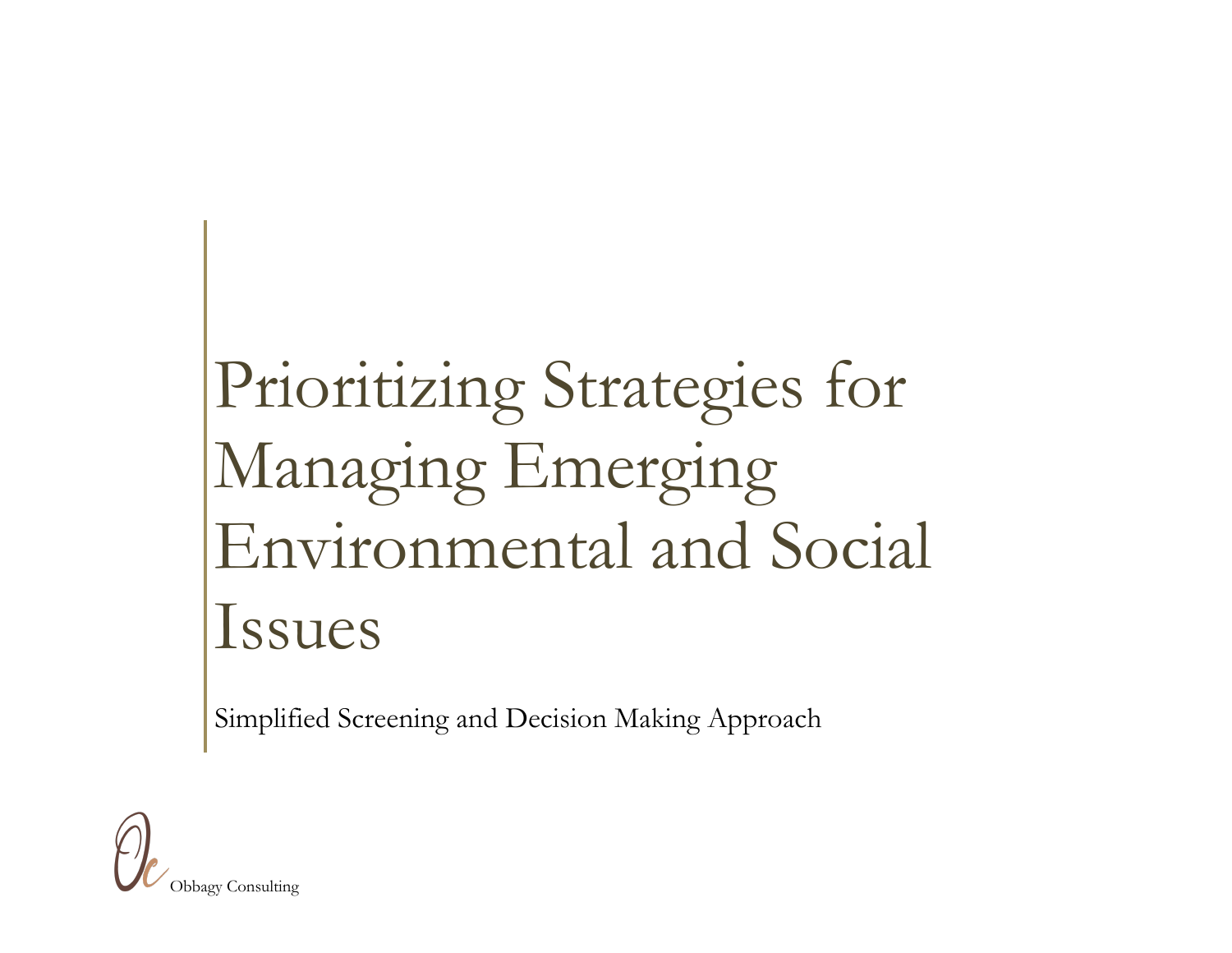Businesses continually seek solutions to minimize vulnerabilities and uncertainties associated with their operations, physical assets, and processes.

They do so by engaging in evaluations to assess the potential probability and severity associated with a range of business continuity risks such as fires, electrical disruptions, and environmental and social issues. The evaluation typically generates a ranking that forms the basis for managing risks and hazards.

The purpose of this brief is to outline a simplified approach for examining emerging environmental and social issues. The approach includes evaluating issues relative to potential business impacts, and the likely timeframe emerging issues will impact the business, to identify which issues to focus on to sustain performance.

The first step in the approach is to plot emerging environmental and social issues as a function of impact to the business to form a risk composite as illustrated in the table on the following page.

Each organization should develop its own criteria for determining low, medium, or high impacts on the business. However, impacts that contribute to business interruptions or

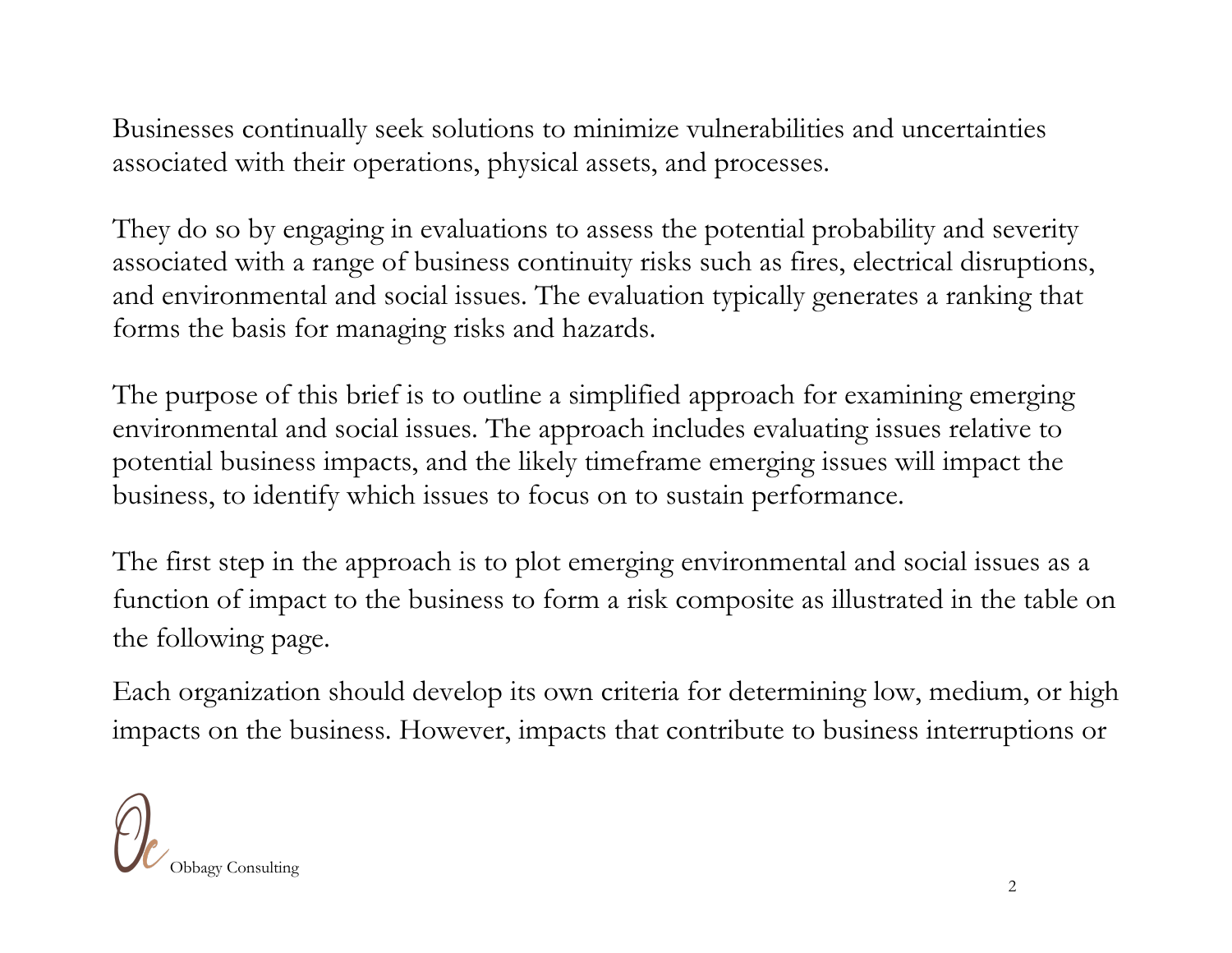change revenue generation streams are typically considered medium and high impact issues.

|                                                        | <b>Business Impact</b> |              |              |
|--------------------------------------------------------|------------------------|--------------|--------------|
| <b>Emerging Issues</b>                                 | Low                    | Medium       | High         |
| Reduced Water Availability                             |                        |              | X            |
| <b>Higher Fuel Costs</b>                               |                        | $\mathbf X$  |              |
| CO <sub>2</sub> Emission Reduction Rules for Buildings |                        |              | $\mathbf{x}$ |
| Difficulty Attracting Talented Staff                   |                        | $\mathbf{X}$ |              |
| Reduced Access to Forest Lands<br>Example              | X                      |              |              |
| <b>Increased Recycling Rules</b>                       |                        | $\mathbf{x}$ |              |
| <b>Greening Supply Chain Requirements</b>              |                        |              | $\mathbf{X}$ |
| <b>Product Certification Rules</b>                     |                        |              | $\mathbf X$  |
| <b>Expanded Biodiversity Rules</b>                     | X                      |              |              |
| Renewable Energy Requirements                          |                        | $\mathbf X$  |              |
| Increased Disease Related to Climate Change            |                        | $\mathbf x$  |              |

For issues characterized as having a potential medium to high impact, the next step is to examine the timeframe for occurrence. These decisions should be based on a review of

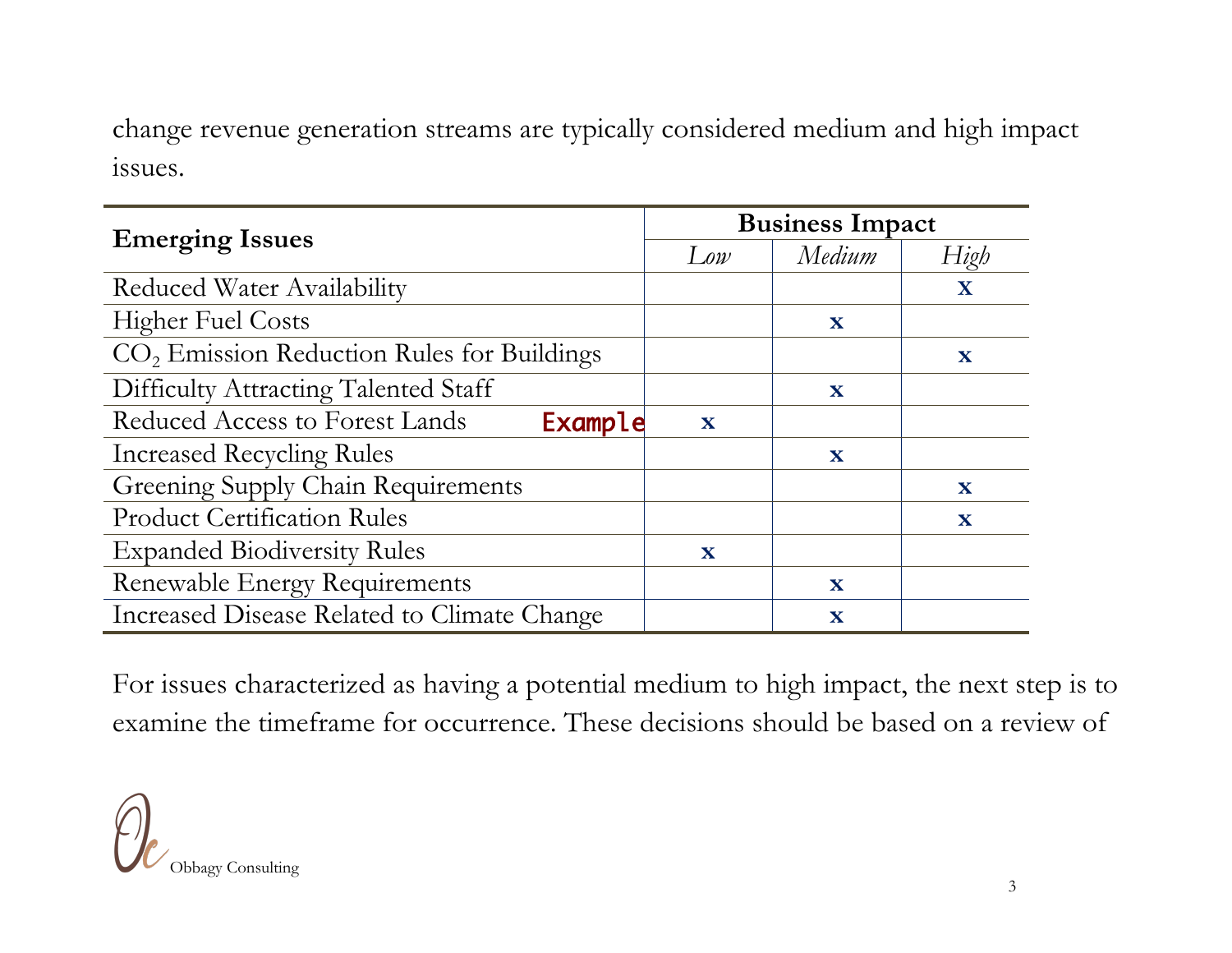available literature and represent the most likely timeframe for occurrence. The output of such deliberations can be summarized as follows:

| Probable<br>Timeframe for<br>Occurrence                              | 5-10 Years                                            | $10-20$ Years                         | $20-50$ Years                      |
|----------------------------------------------------------------------|-------------------------------------------------------|---------------------------------------|------------------------------------|
|                                                                      | <b>Higher Fuel Costs</b>                              | CO <sub>2</sub> Emission Reduction    | <b>Reduced Water Availability</b>  |
| Issues with<br>Potential Medium<br>to High Impact to<br>the Business |                                                       | Rules for Buildings                   |                                    |
|                                                                      | <b>Difficulty Attracting</b><br><b>Talented Staff</b> | Greening Supply Chain<br>Requirements | <b>Product Certification Rules</b> |
|                                                                      | <b>Increased Recycling Rules</b>                      | Renewable Energy                      | <b>Increased Disease Related</b>   |
|                                                                      | <b>Example</b>                                        | Requirements                          | to Climate Change                  |

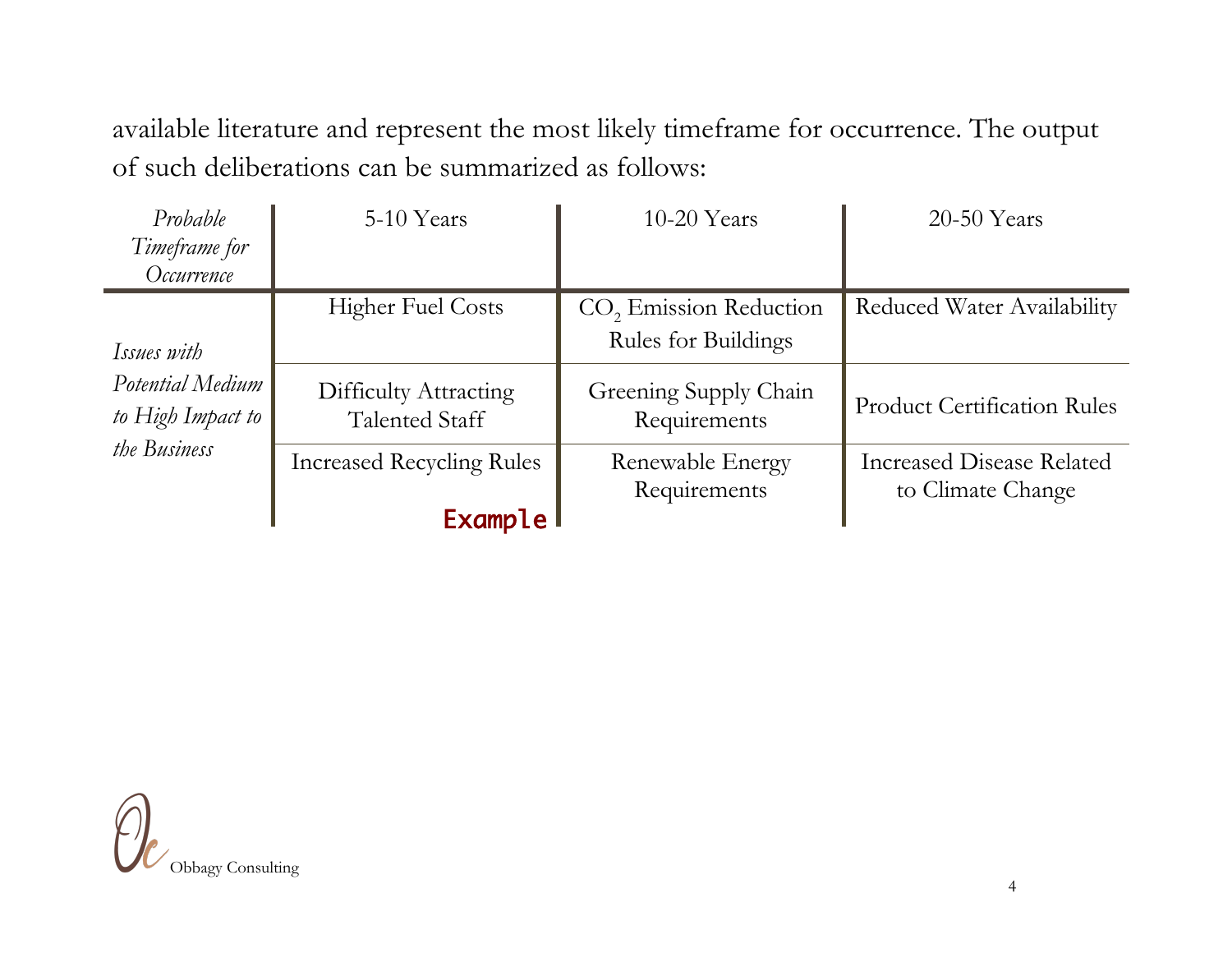The final step involves plotting the data to evaluate the impacts relative to the probable timeframe for occurrence for issues that have medium to high potential to impact the business: